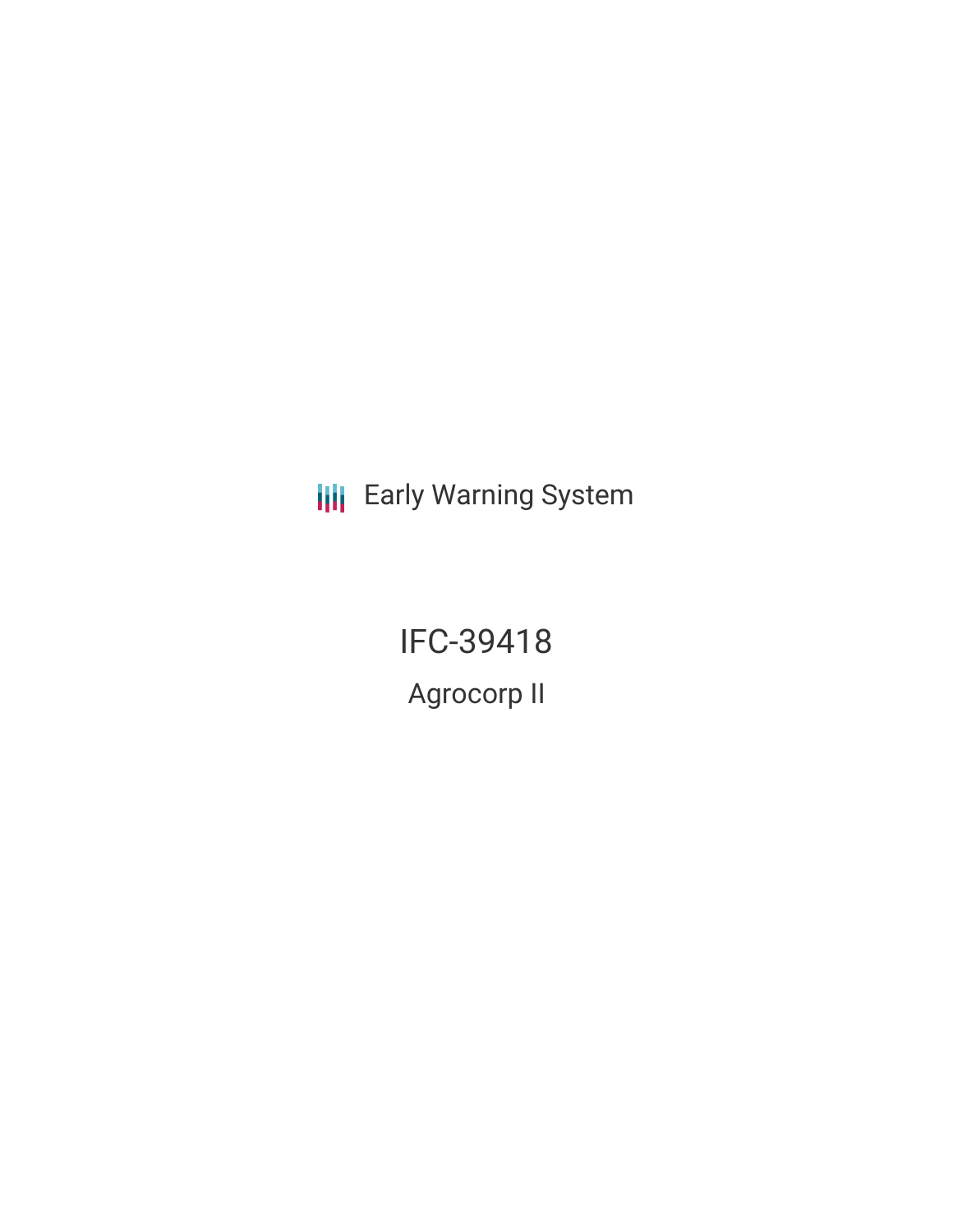

# **Quick Facts**

| <b>Countries</b>              | Singapore                               |
|-------------------------------|-----------------------------------------|
| <b>Financial Institutions</b> | International Finance Corporation (IFC) |
| <b>Status</b>                 | Proposed                                |
| <b>Bank Risk Rating</b>       | B                                       |
| <b>Borrower</b>               | AGROCORP INTERNATIONAL PTE LTD          |
| <b>Sectors</b>                | Agriculture and Forestry                |
| <b>Project Cost (USD)</b>     | \$47.00 million                         |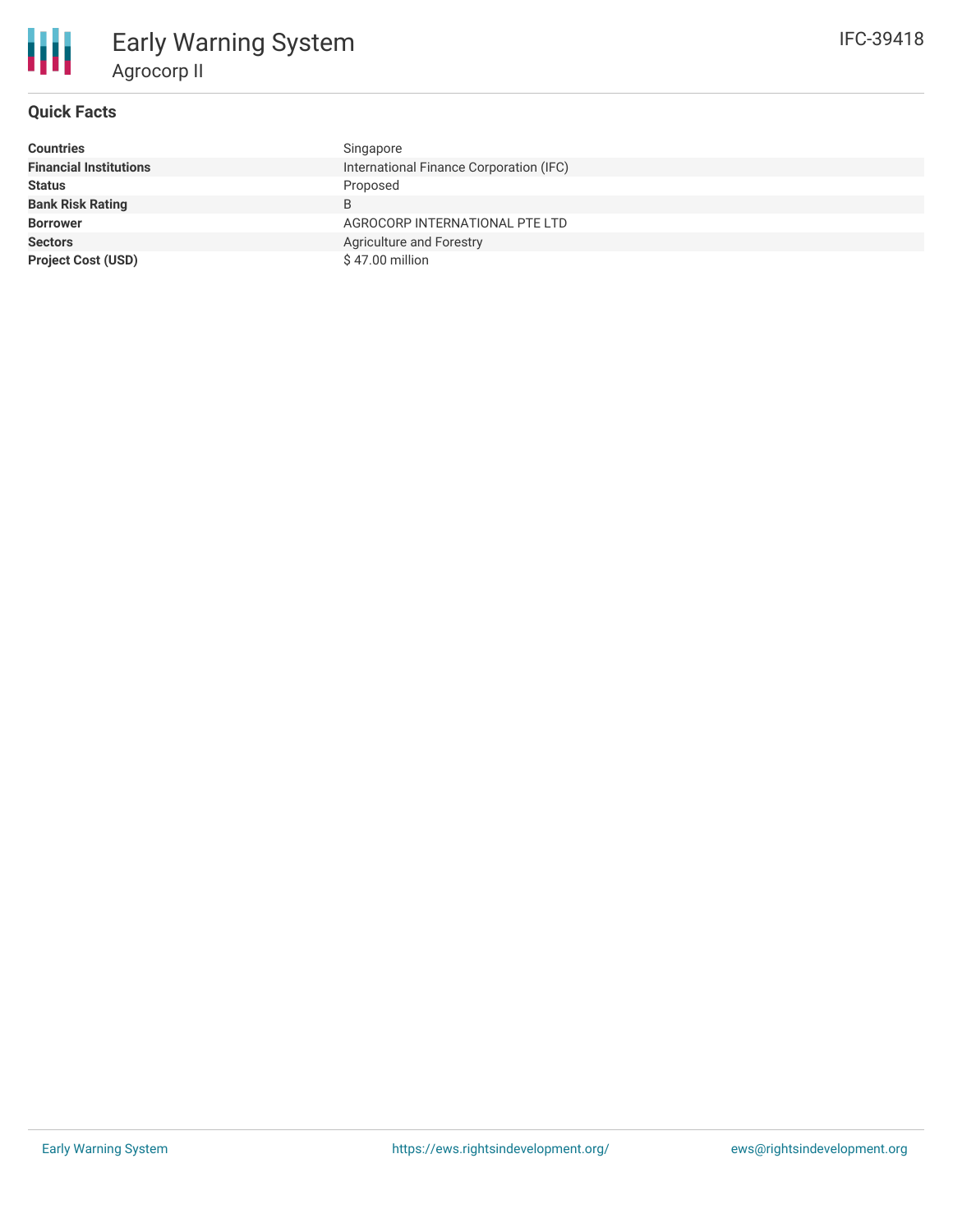

# **Project Description**

Agrocorp International Pte Ltd ("Agrocorp") is a Singapore-based agri-commodity trader, present in 13 key origin countries and with customers in 30 consuming countries, from Asia to Sub Saharan Africa. Established in 1990, it trades 8 million metric tonnes of commodities such as pulses/legumes, wheat, rice, raw cashew, sugar, grains, oilseeds, and cotton. It also owns four pulses and wheat processing facilities in Canada and a rice mill in Myanmar. Agrocorp is currently carrying out an expansion program which includes the construction and putting into operation of (i) two pulse mills in India and (ii) a rice mill in Bangladesh (together the "Project"). The investments will diversify and fill out Agrocorp's origination and processing footprint. The total project cost is estimated at US\$47 million.In India, Agrocorp already has a feasibility study for the first pulses plant that will service the south Indian market and is now in process of identifying a physical location for the second plant that will service the eastern and central markets in northern India. In Bangladesh, Agrocorp has done a pre-feasibility study that has reflected good potential on the local rice market. The Company is in the process of finalizing the location of the rice mill in close proximity to rice paddies. In term of processing, after threshing and drying, milling is a crucial post-harvest activity in the production of rice and pulses. The basic objective of the milling process is to remove the least amount of husks/hulls and bran layers, and produce an edible, white rice/pulse that is sufficiently milled and free of impurities. The proposed facilities are scheduled to be fully automated. As a dry mechanical process, rice and pulse mills require limited raw water inputs. All solid waste generated from the processing process is used as feed mill for livestock, agricultural inputs (fertilizer), or feedstock (rice husk) for energy production.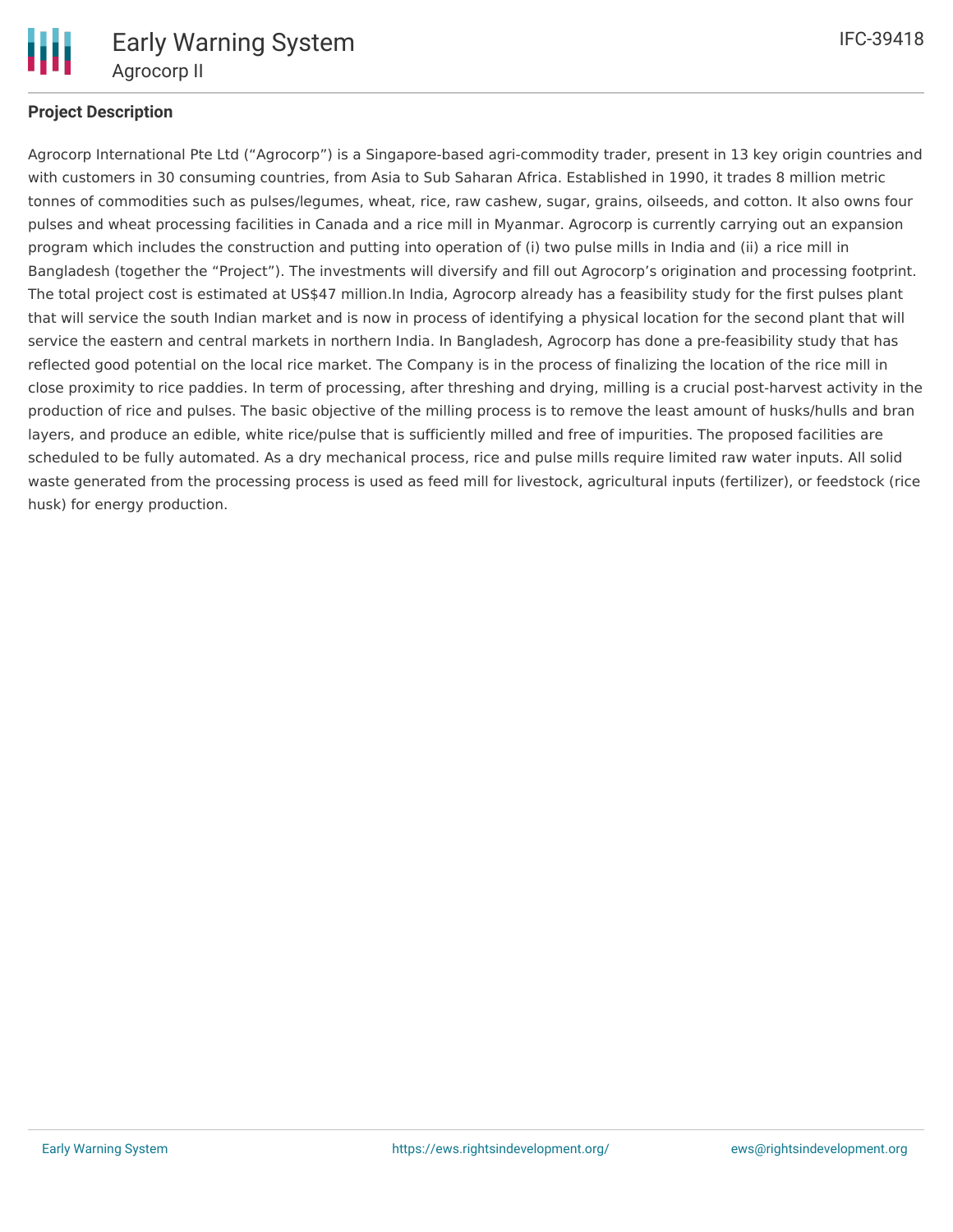# **Investment Description**

• International Finance Corporation (IFC)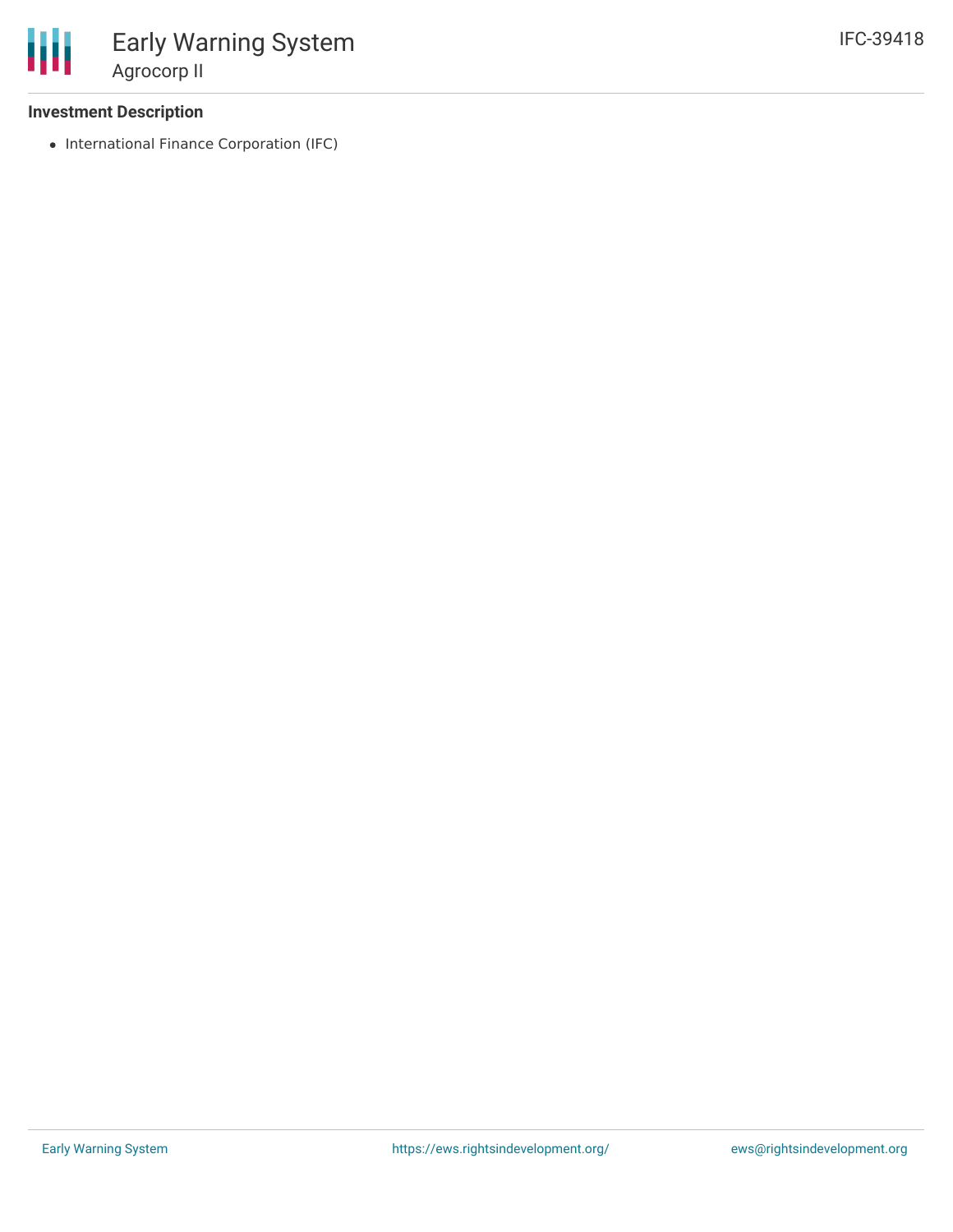

Early Warning System Agrocorp II

### **Contact Information**

Mr. Vishal Vijay, Business Development Head Agrocorp International PTE Ltd. 10 Anson Road, #3404/05/06 International Plaza, Singapore Phone: +65 6578 7196; Fax: +65 6534 1426 / 6534 4689 E-mail: vishal@agrocorp.com.sg

#### ACCOUNTABILITY MECHANISM OF IFC

The Compliance Advisor Ombudsman (CAO) is the independent complaint mechanism and fact-finding body for people who believe they are likely to be, or have been, adversely affected by an IFC or MIGA- financed project. If you submit a complaint to the CAO, they may assist you in resolving a dispute with the company and/or investigate to assess whether the IFC is following its own policies and procedures for preventing harm to people or the environment. If you want to submit a complaint electronically, you can email the CAO at CAO@worldbankgroup.org. You can learn more about the CAO and how to file a complaint at http://www.cao-ombudsman.org/